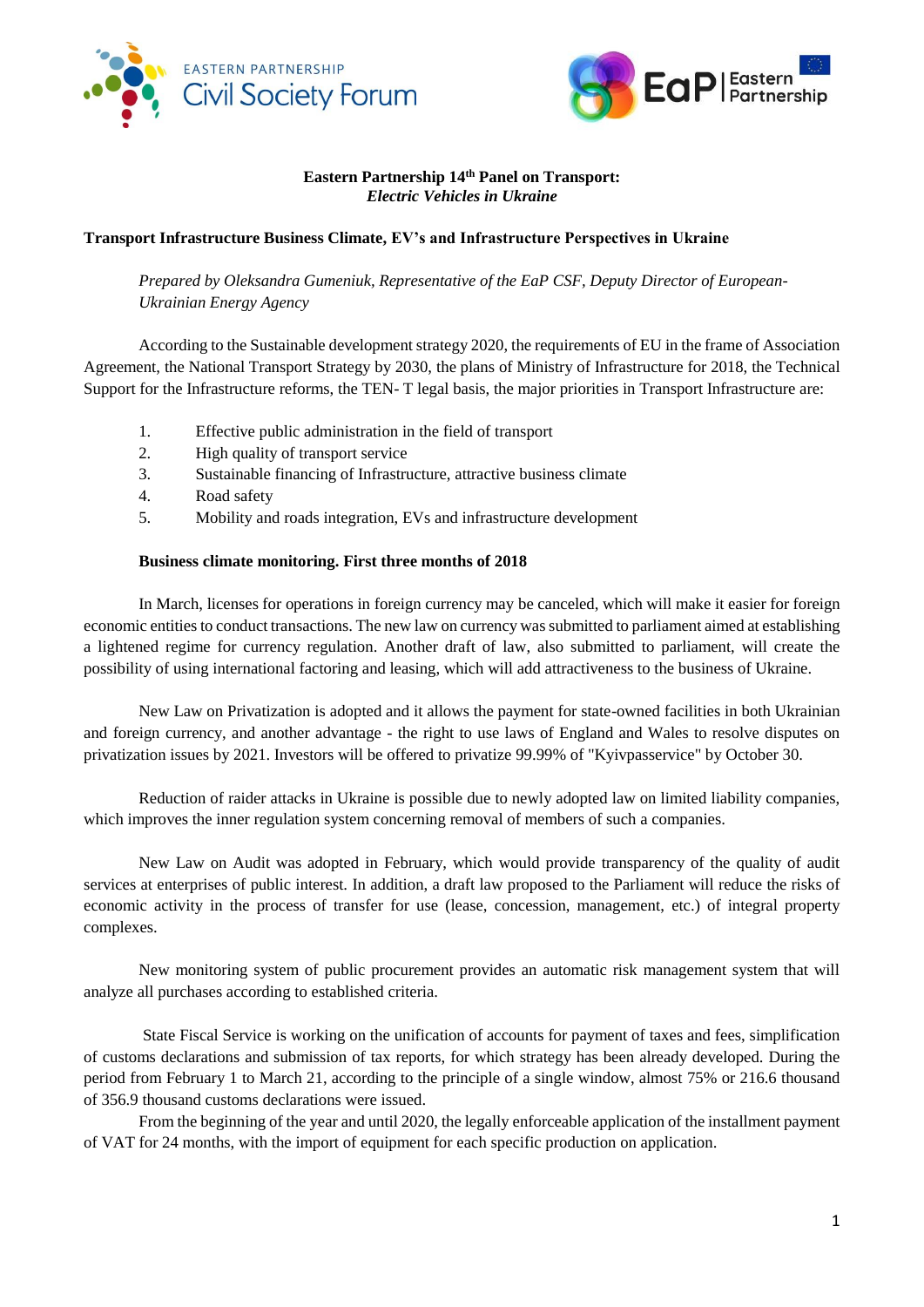



National electronic registry in automobile transport and its integration into the system EUCARIS is under working out.

The Government has developed a bill "On the National Geospatial Data Infrastructure", which will facilitate the integration of geospatial data into a global information system with free access to them.

The Government has developed and approved the Concept for the creation of a state system for the protection of Ukraine's critical infrastructure, namely the important national interests of Ukraine.

# **EV's and infrastructure perspectives in Ukraine**

Starting from January 1 until December 31, 2018, comes into force the norm of the law on exemption from value added tax and excise tax operations on import into the customs territory of Ukraine and on the supply in the customs territory of Ukraine of vehicles exclusively equipped with electric motors.

There is one more registered Draft Law No. 8160 on stimulating the development of the electric transport sector in Ukraine. It is proposes to exempt from import duties, customs duties on electric vehicles and other goods for their production on the territory of Ukraine until December 31, 2028.

Regarding the stimulating law it is logically increase of the sale of electric cars on the territory of Ukraine and increase their popularity among the Ukrainian population (the amount of sold e-cars last year is the same as amount for first 3 months in 2018), especially considering the growth of the price for classical liquid fuels. Representatives of electrical car manufacturers and dealers have repeatedly stated that for the development of electric transport in Ukraine there should be proper infrastructure, starting with charging stations.

### **The current state of the infrastructure of electric vehicle charging stations**

According to the Schneider Electric in Ukraine, the total number of charging stations for electric vehicles exceeded 1500, and according to the forecast, this number will increase to 4000 by the end of 2018. The number of electric cars in Ukraine is little more than 5000, while the total vehicle fleet is about 9 million cars. According to the Association "Ukravtoprom" in 2017 in Ukraine were sold 2697 passenger electric cars (2.3 times more than in 2016), that is 3.3% of the total car sales in the country.

In Ukraine, there are registered more than 6000 "green" vehicles – electric cars and hybrids. However, the country has not developed the charging stations network. It is possible to recharge on the road only in the direction of Lviv, Odesa and Kharkiv. Sometimes, users may even have to book time to charge their car on some stations. There are not enough charging stations to get from Kharkiv to Lviv.

### **Specific features of pricing models for commercial EV charging**

The most understandable and transparent pricing model for EV owners is by the kilowatt-hour because it provides a way to clearly measure the value of the service purchased by the buyer regardless of the charger and the EV brand. Under the current legal framework in Ukraine, pricing by the kilowatt-hour for commercial EV charging may be treated as a sale of electricity and therefore be subject to state licensing requirements and regulation by the National Energy and Utilities Regulatory Commission. The existing charging-station operators are forced to provide the EV charging service either on a per-minute basis or in *conventional* units.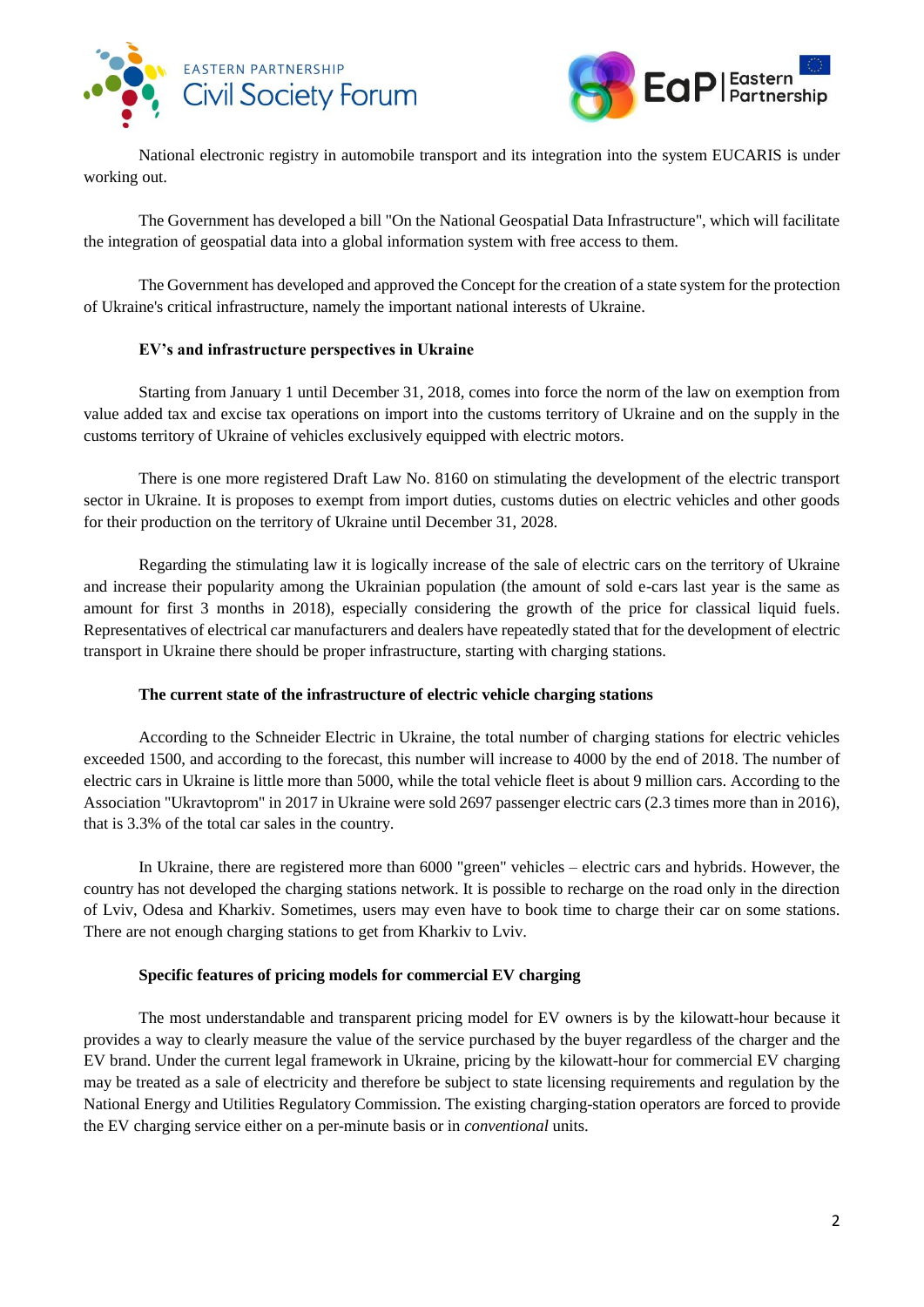



Pricing by the minute for charging, as viewed by many EV owners, is non-transparent and often unfair because the EV charging rate is highly dependent upon the technical condition of the battery, and it is widely different at different stages of the charging process, i.e. the rate depends on the current battery charge level. Besides, the minute-based pricing model does not account for the actual charger capacity (oftentimes deviating from the declared values) and the capacity of the on-board inverter in the EV, which act as limiting factors during the charging process, but the cost of one minute of charging would still be the same for everybody.

Pricing model based on nominal units, which are essentially equal to kilowatt-hours, is applied by some operators only not to formally mention the kilowatt-hours and thus stay outside the regulator's radar. This fact is another confirmation that the pricing by the kilowatt-hour is attractive to both charging station operators and EV owners.

This situation does not promote open business practices and is an obstacle to having new players on the market because they are not willing to use ambiguous pricing models and risk of being accused of avoiding licensing and regulation.

#### **The increase of charging stations on the base of petrol stations**

Today the network of chargers in Ukraine consists of little more than 400 charging stations. Mainly, charging stations are installed at existing petrol stations. The largest petrol companies are going to continue this practice – intensively increasing the number of charging stations for electric vehicles at their petrol stations:

- a) The company "WOG" intends to increase the number of charging modules for electric vehicles from 102 (by the end of 2017) to 300. Including about 30 devices for fast recharging (supercharge). It is planned that standard charging modules will be free, while users would have to pay for the faster ones. However, the price will be at the level of the first cost.
- b) Another major network "OKKO", which started installing chargers for electric vehicles in 2012, now has 45 charging points at their petrol stations.
- c) The network of petrol stations "KLO" still uses charging stations only for internal purposes charging of corporate electric vehicles. The reason for this is the high cost of supercharge stations (of the direct current, which charge electric vehicle in 30 - 40 minutes) for the Ukrainian market. At the same time, the company by itself is trying to create a few high-speed chargers using Ukrainian transformers (with direct current 50 kW -100 kW). The company is also planning to install 5-7 charging stations on motor roads.
- d) The representatives of the network of petrol stations "SOCAR" (Ukraine) note that they have launched negotiations with several companies about installing fast charge equipment, which can charge a Tesla in 30 minutes.
- e) The representatives of the European office "Renault" surveyed 63 stations in Kyiv, 17 in Odessa and 22 in Lviv in 2017.

#### **The future development of the charging stations infrastructure**

A landmark for the Ukrainian market will be the emergence of official Tesla superchargers. At the beginning of November 2017 Tesla continues to declare that its two stations will be soon opened on the highway Kyiv–Lviv.

In addition, during the preparation for the launch of official sales of electric cars in Ukraine, the company "Renault" began to install free charging stations. The Ministry of Infrastructure of Ukraine plans to hold a tender for the purchase of 50 charging stations for electric vehicles worth UAH 4.5 million. It is planned to buy charges from